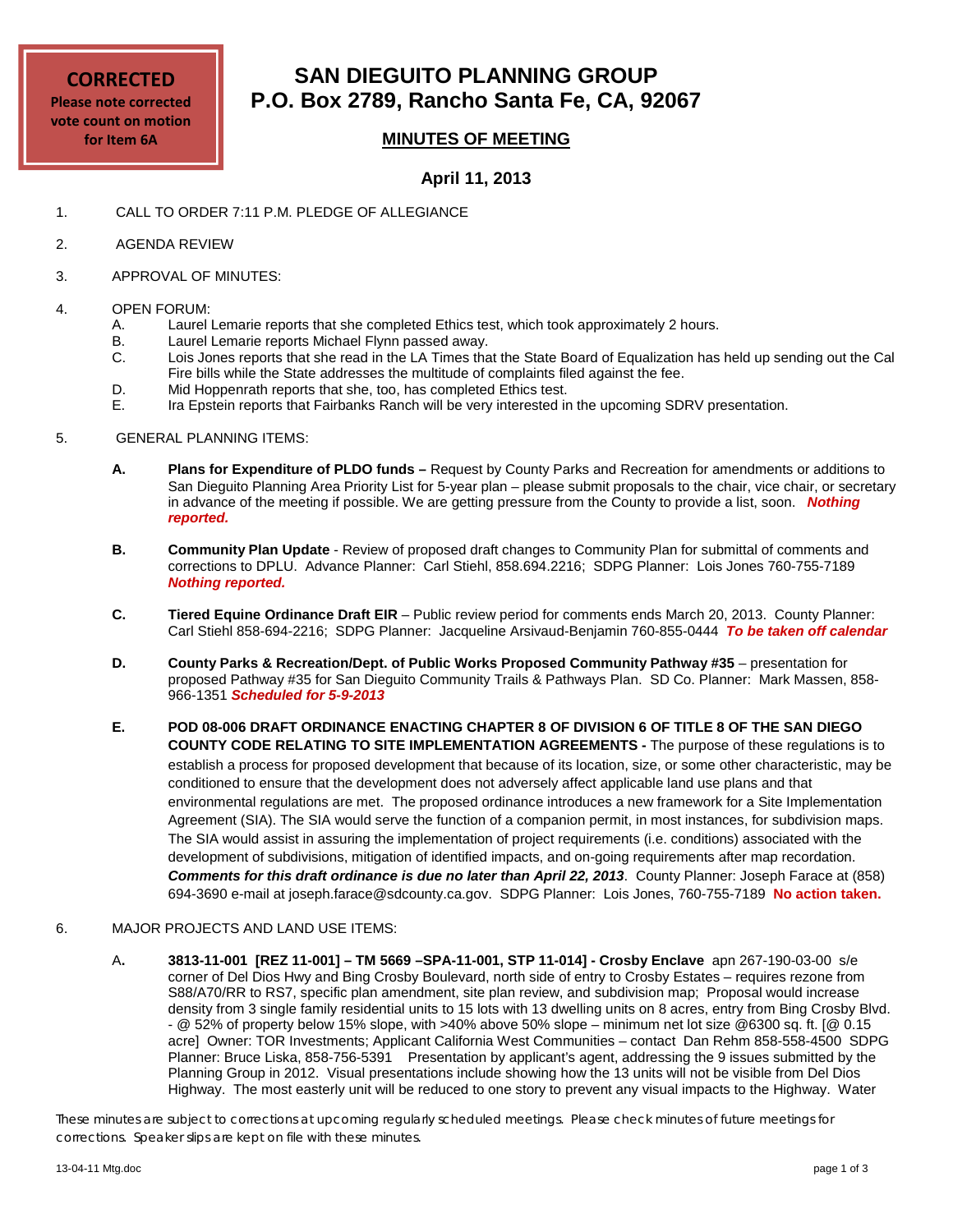run-off will be in a wetlands 'box' to filter and protect the river from pollution. The County representative advises that EIR addendums are not subject to public review prior to the Notice of Hearing for the Planning Commission, and typically is required for only minimal impact issues, not severely affecting the original EIR. The density issue offers similar densities to other projects within The Crosby. There is the River and the golf course separating these other projects from this proposed Enclave. This property is a "Shelter In Place" development. (a term the Fire District no longer uses because of its misinterpretation). Chair Liska summarized the facts and points that have been argued since its original proposal. Community character is important to the Planning Group. This project does not easily fill the properties for that community character. Community safety is also an important concern for this project. He also points out that the Master HOA Board, now controlled by the homeowners rather than the developer, recognizes this to be the best use for the property. It is held to the high standards of all the other properties within the community. This would be similar to the Del Rayo Downs 'step-down' development both in size and in design.

**MOTION** by Bruce Liska to recommend approval of the project as presented, with the understanding that the Fire District will see and approve any changes. Seconded: Epstein<br>Ayes = 4 abstain = 0

 $abstain = 0$  nos = 4 Jones Willis Christenfeld Lemarie

- B**. STP 3500-12-015 West end of Artesian Road, Rancho Santa Fe** Submittal of site plan and boundary adjustment of one lot line on approximately 77.39 acres of land containing six existing legal parcels adjoining Artesian Road, previously created as part of PM 7270 in May 1978. This property is part of Santa Fe Valley Specific Plan. Applicant: RSF Holdings/contact: Wesley W. Pelzer 760-744-7125 / Planner: Laurel Lemarie (858) 756-2835 *Postponed to 4-25-2013*
- C**. P94-022W2; MUP Modification AT&T Mobility; Location: 9885 Orange Lane, Escondido 92029** Modification of existing facility. Original 150 sf equipment area & 30; tall monopole with three 8' antennas & 6; high chain link fence. Modification will consist of removal of existing wooden pole & antennas and installation of equipment on existing water tank, including 12 total 8; panel antennas, 24 RRU's, 12 surge suppressors, 6 tower-mounted amplifiers, and 2 GPS antennas. Also 15' of FRP screening will be added to the water tower to the screen the antennas & equipment plus expansion of base station equipment area by approximately 60 sf. Applicant: AT&T Mobility, Doug Munson (619) 972-4944; Planning Group: Don Willis (858) 481-6922. *Postponed to 4-25-2013*
- D. **Rancho Cielo SPA05-004, TM5440, TM5441; Replacement Maps, project totals 23.06 acres, 11 condominium DUs on 'Village Center' parcel, 31 condominium DUs on 'Parcel H'**; located at the intersection of Via Ambiente and El Brazo, Camino De Arriba, APNs 265-270-71, 264-410-02, 264-382-16. Submittal of proposed Preferred Project of 42 dwelling units, with revised architectural elevations and floor plans, as well as an Alternative Project with a total of 39 dwelling units, with reduced grading and the same revised architectural elevations and floor plans, as the Preferred Project. The Visual, Noise and Air Quality Studies will be submitted on December 4, 2012. Applicant: Rancho Cielo Estates, Ltd., Applicant's representative: Robert Chase, Fuscoe Engineering, (858) 554-1500; DPLU Planner: Dennis Campbell, (858) 505-6380; SDPG Planner: Doug Dill, (760) 736-4333 *Postponed to 4-25-2013*
- **E. SP13-001, GPA13-001, STP13-003, TM5575, REZ13-001, ER13-08-002 Eden Hills Valiano** located in Eden Valley at Mt. Whitney & Country Club Lane; APN#232-013-01,02,03, 232-020-55, 232-492-01, 232-500-18thru23, 235-031- 41 Request for tentative map approval, general plan amendment to accommodate the change in land use for a 5 neighborhood development. Applicant contact: Melissa Krause of Integral Communities, for Eden Hills Property Owner, LLC, 760-944-7511; County Planner: Beth Ehsan, 858-694-3103; SDPG Planner: Kevin Barnard 858-688- 1700 *Postponed to 4-25-2013*
- **F. ZAP95-016W3 PDS2013-ER-08-019B Crown Castle USA located at 8801 Del Dios Hwy, Escondido 92127 apn 265-320-23-00** Minor Use permit modification application proposing to modify the existing monopole. Currently mounted with two AT&T antennas and two T-Mobile antennas, proposal to add four antennas for total 8 antennas and install a facility consisting of six antennas for a third carrier, Verizon Wireless, for a grand total of 18 panel antennas to the existing monopole. New associated equipment to be located within the 216 sf lease area. No increase to lease area or height of monopole is proposed. Applicant: Karen Adler, PlanCom, Inc. representing Crown Castle USA 760-715-3416; PDS Planner: Michelle Chan 858-694-2610; SDPG Planner: Don Willis, 858-481-1535 *Postponed to 4-25-2013*
- **G. Cielo De Lusardi 3100-5456 (TM5456 RPL2), 3100-11-031 (P11-031); part of the Rancho Cielo Specific Plan, three contiguous parcels totaling 270 acres, consists of 18 dwelling units and 19 multi-family dwelling units located west of Del Dios Highway,** with access by streets Via Dora, Cerro Del Sol, and Via Rancho Cielo. Lots 1 - 18 with 18 single family DUs are APN 265-300-02 and APN 265-300-03; Condominium Lot 9 with 19 DUs is 9.40 acres, APN 265-300-05. Project Owner: Lavendar Hill Ranch LLC, and Cielo 182 LLC, (760) 744-3133; Applicants Name: Matt Simmons, (760) 471-2365; DPLU Project Manager: Larry Hofreiter, (858) 694-8846; SDPG Planner: Doug Dill, (760) 736-4333. *Postponed to 5-9-2013*

*These minutes are subject to corrections at upcoming regularly scheduled meetings. Please check minutes of future meetings for corrections. Speaker slips are kept on file with these minutes.*